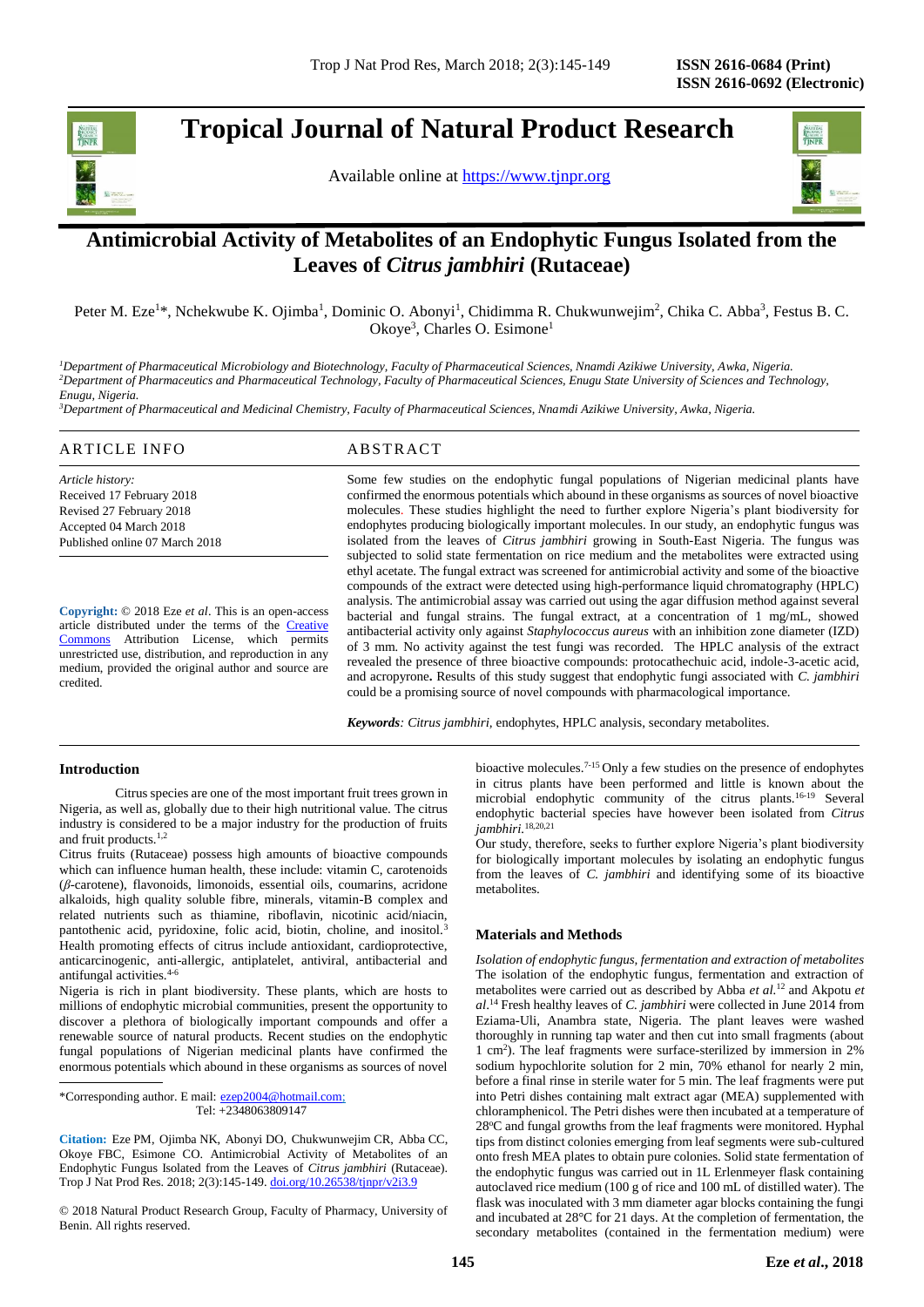extracted with ethyl acetate and then concentrated under vacuum at  $40^{\circ}$ C using a rotary evaporator.

#### *Antimicrobial assay*

Antibacterial and antifungal screening of the fungal extract was carried out using the agar well diffusion method described by Abba *et al*. <sup>12</sup>A concentration of 1 mg/mL of the extract was tested against laboratory strains of *Staphylococcus aureus, Salmonella typhi, Bacillus subtilis, Escherichia coli, Candida albicans and Aspergillus fumigatus.*  Gentamicin (10 µg/mL) and ketoconazole (50 µg/mL) were used as positive controls in the antibacterial and antifungal tests respectively, while DMSO was used as the negative control in both tests. The inhibition zone diameters (IZDs) produced against the test isolates were measured and recorded.

#### *High Performance Liquid Chromatography (HPLC) Analysis*

HPLC analysis was carried on the crude fungal extract with a Dionex P580 HPLC system coupled to a photodiode array detector (UVD340S, Dionex Softron GmbH, Germering, Germany). The fungal extract (2 mg) was reconstituted with 2 mL of HPLC grade methanol. The mixture was sonicated for 10 min and thereafter centrifuged at 3000 rpm for 5 mins. Then, 100 μL of the dissolved sample was transferred into a vial containing 500 μL of HPLC grade methanol. The vial was then put in the HPLC machine for analysis. Detection was at 235 nm. The separation column (125  $\times$  4 mm; length  $\times$  internal diameter) was prefilled with Eurospher-10 C18 (Knauer, Germany) and a linear gradient of nanopure water (adjusted to pH 2 by addition of formic acid) and methanol was used as eluent. The absorption peaks of the fungal extract were analyzed by comparing with those in the HPLC-UV/Vis database, which contains over 1600 registered compounds.

#### **Results and Discussion**

An endophytic fungus CJ-MR2 was isolated from the leaves of *C. jambhiri*. The result of the antimicrobial assay of the fungal extract revealed that at 1 mg/mL, the extract showed antibacterial activity only against *S. aureus* with an IZD of 3 mm (Table 1). The extract showed no antifungal activity against the test fungi *C. albicans* and *A. fumigatus*.

The extract of the endophytic fungus from *C. jambhiri* represents a dependable source of bioactive compounds, evidenced by the wide range of compounds with diverse biological properties present in these extracts. The HPLC analysis of the extract revealed the presence of protocathechuic acid, indole-3-acetic acid, and acropyrone**.** The HPLC chromatogram of the fungal extract, as well as the UV-spectra and chemical structures of detected compounds are presented in Figures 1 and 2.

Fungi are well known for producing many novel biologically active chemicals, and are among the most important groups of eukaryotic organisms that are being explored for therapeutic molecules. The compounds detected in the extract of the endophytic fungus isolated from *C. jambhiri* possess biological activities that are either antimicrobial, cytotoxic, anti-inflammatory or antioxidant.

The fungal extract showed mild antibacterial activity against *S. aureus* and this activity may be attributed to antimicrobial compounds present in the extract. Protocathechuic acid and acropyrone are known to exhibit antimicrobial activity, $22,23$  and these compounds may have contributed greatly to the antimicrobial activity shown by the endophytic fungal extract.

Protocatechuic acid is a type of widely distributed naturally occurring phenolic acid and is widely distributed and present in most edible and medicinal plants.<sup>24-26</sup> Protocathechuic acid has been reported to show antioxidant,<sup>27</sup> antibacterial,<sup>22</sup> anticancer,<sup>28</sup> anti-ulcer,<sup>29</sup> antidiabetic,<sup>30</sup> antiageing,<sup>31</sup> antifibrotic,<sup>32</sup> antiviral,<sup>33</sup> anti-inflammatory,<sup>34</sup> analgesic activity,<sup>34</sup> anti-atherosclerotic,<sup>35</sup> cardiac,<sup>36</sup> hepatoprotective,<sup>37</sup> neurological,<sup>38</sup> and nephroprotective<sup>39</sup> activities.

Indole-3-acetic acid is a known plant compound, and the most common plant hormone of the auxin class which regulates various aspects of plant growth and development.40-42 Many fungal species have been reported to be able to produce indole-3-acetic acid.<sup>40</sup> The compound has been reported to possess cytotoxic/anticancer, antioxidant, anti-inflammatory activities.43-45 In this study, it was observed that indole-3-acetic acid was the most abundant compound in the fungal extract, as it showed the most prominent peak (B) in the HPLC chromatogram of the extract (Figure 1). Acropyrone is an  $\alpha$ -pyrone compound with cytotoxic<sup>46,47</sup> and antibacterial<sup>23</sup> activities. It has been previously isolated from *Acremonium strictum*<sup>23</sup> and *Acronychia pedunculata.*46,47

Indole-3-acetic acid and acropyrone have also been previously reported to be present in extracts of some endophytic fungi associated with Nigerian plants.13-15 These endophytes can serve as a ready source for large-scale production of these bioactive compounds for pharmaceutical or industrial applications.

Nigeria's rich plant biodiversity presents an enormous platform for researchers to explore in the area of bioprospecting without the destructive harvesting of plants, but by exploring their associated endophytic organisms for pharmaceutically and industrially important molecules. The rapid depletion of rainforests, which hold a potential for endophytes and their promising products, is one of the major problems facing the future of natural product discovery. It is understood that when a plant species disappear, so does its associated endophytes. It is, therefore, necessary that steps be taken now to secure and conserve this plant biodiversity before they are completely lost.

**Table 1:** Results of the antimicrobial evaluation of the fungal extract showing the inhibition zone diameters (IZD) (mm) produced against test

| <b>Test Organisms</b> | $CJ-MR2$ (1 mg/mL) | <b>Positive control</b>      | <b>Negative control</b> |
|-----------------------|--------------------|------------------------------|-------------------------|
|                       |                    | Gentamicin $(10 \mu g/mL)$   | <b>DMSO</b>             |
| S. aureus             |                    |                              |                         |
| S. typhi              |                    | 21                           |                         |
| <b>B.</b> subtilis    |                    | 22                           |                         |
| E. coli               |                    | 16                           |                         |
|                       |                    | Ketoconazole $(50 \mu g/mL)$ | <b>DMSO</b>             |
| C. albicans           |                    |                              |                         |
| A. fumigatus          |                    |                              |                         |



 **146 Eze** *et al***., 2018** (B) Indole-3-acetic acid and (C) Acropyrone.**Figure 1:** HPLC chromatogram of the endophytic fungal extract showing the detected compounds - (A) Protocathechuic acid,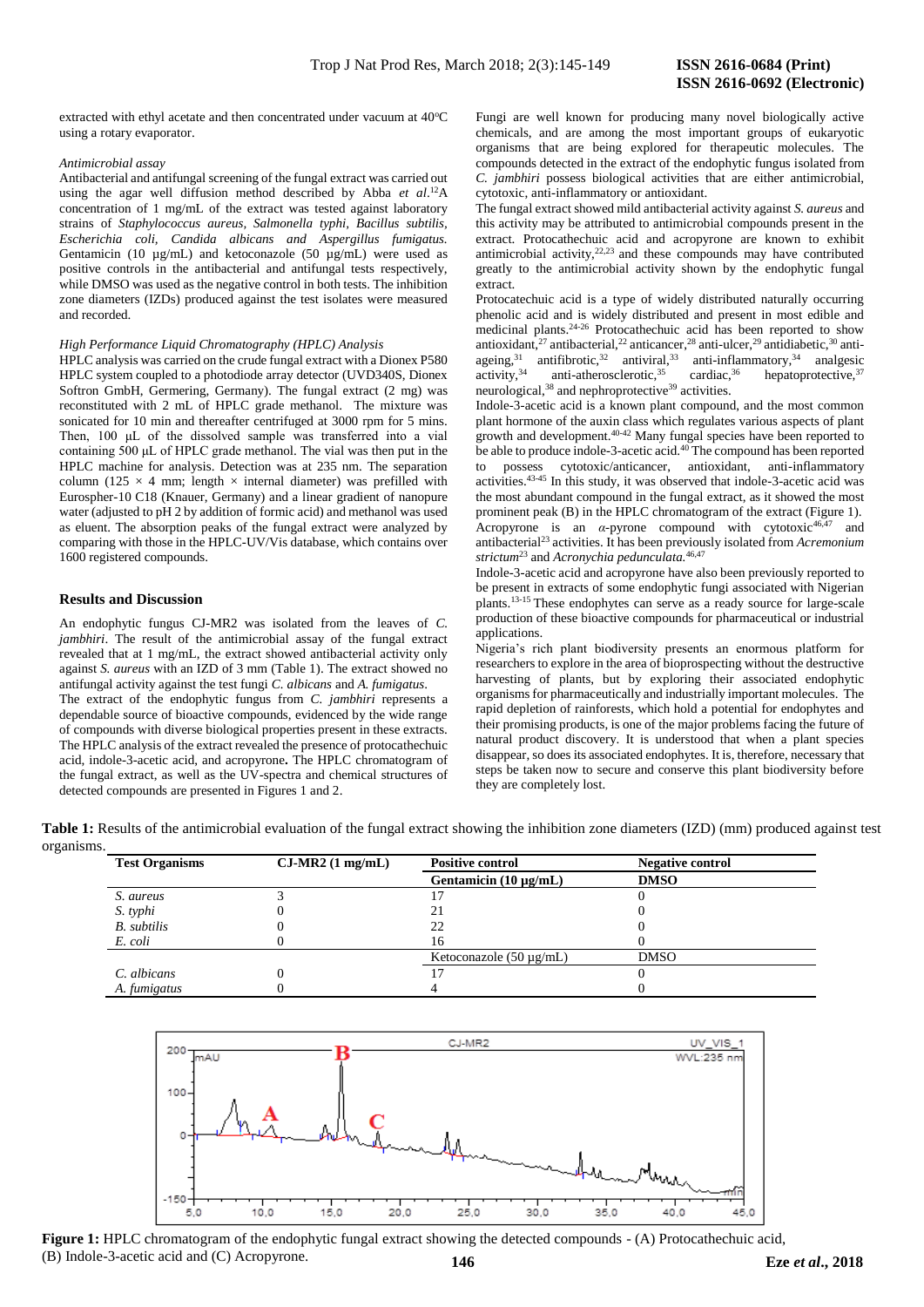

(A) Protocathechuic acid C<sub>7</sub>H<sub>6</sub>O<sub>4</sub>, 154.12 g.mol<sup>-1</sup> (B) Indole-3-acetic acid C<sub>10</sub>H<sub>9</sub>NO<sub>2</sub>, 175.19 g·mol<sup>-1</sup>



 **Figure 2:** UV Spectra and chemical structures of detected bioactive compounds: (A) Protocathechuic acid, (B) Indole-3-acetic acid and (C) (C) Acropyrone**.**

According to Akpotu *et al.,*14,15 the HPLC analysis has limitations as only compounds whose UV-spectra are already in the spectral library can be detected. Consequently, in the endophytic fungal extract, the undetected compounds or compounds whose spectra had no library hit may represent important or novel bioactive compounds. It is therefore recommended that further studies be carried out employing other more sensitive analytical tools such as mass spectrometry and/or NMR to validate the findings of this research.

## **Conclusion**

The results of this study suggest that endophytic fungi associated with *C. jambhiri* could be a potential source of novel compounds for pharmaceutical and industrial applications.

# **Conflict of interest**

The authors declare no conflict of interest.

### **Authors' Declaration**

The authors hereby declare that the work presented in this article is original and that any liability for claims relating to the content of this article will be borne by them.

#### **Acknowledgements**

We are grateful to Prof. Dr. Peter Proksch of the Institute of Pharmaceutical Biology and Biotechnology, Heinrich Heine University, Düsseldorf for his express permission to use his facilities for the HPLC analysis.

# **References**

1. Isenahume OP, Okonokhua BO. Comparative effects of seed storage methods on the development of established rough lemon (*Citrus jambhiri* lush) rootstock seedlings in the nursery. Nig J Agric Food Environ. 2014; 10(4):123-127.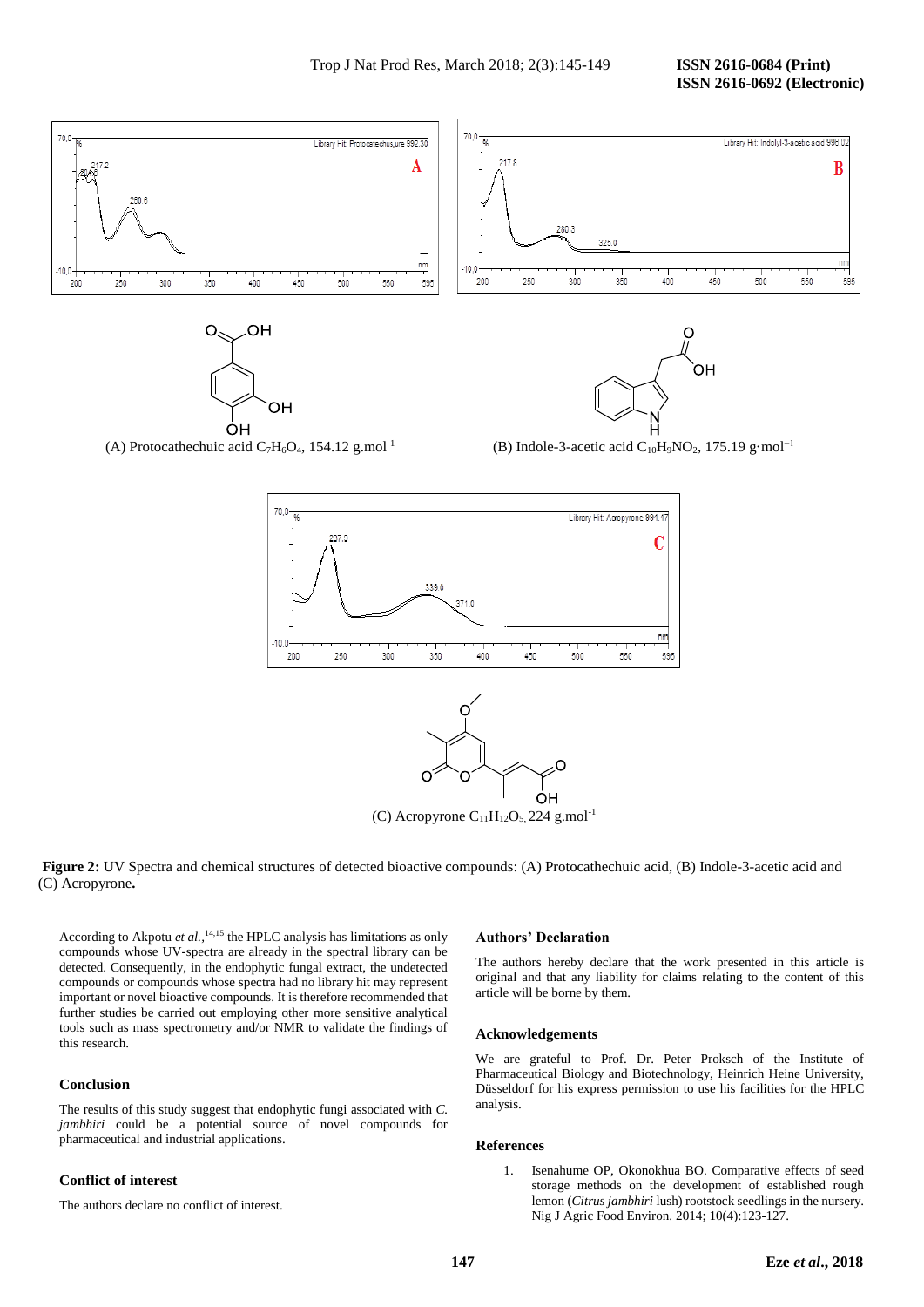- 2. Ali S, Mirza B. Micropropagation of rough lemon (*Citrus jambhiri* Lush.): Effect of explant type and hormone concentration. Acta Bot Croat. 2006; 65(2):137–146.
- 3. Ladaniya MS. Citrus fruit: Biology, technology and evaluation. USA: Academic Press/Elsevier 2008.
- 4. Manners GD, Hasegawa S. A new normal phase liquid chromatographic method for the analysis of limonoids in citrus. Phytochem Anal. 1999; 10:76–81.
- 5. Miller EG, Porter JL, Binnie WH, Guo IY, Hasegawa S. Further studies on the anticancer activity of citrus limonoids. J Agric Food Chem. 2004; 52:4908–4912.
- 6. Tripoli E, Guardia ML, Giammanco S, Majo DD, Giammanco M. Citrus flavonoids: Molecular structure, biological activity and nutritional properties. Food Chem. 2007; 104:466–479.
- 7. Okoye FBC, Nworu CS, Akah PA, Esimone CO, Debbab A, Proksch P. Inhibition of inflammatory mediators and reactive oxygen and nitrogen species by some depsidones and diaryl ether derivatives isolated from *Corynespora cassiicola*, an endophytic fungus of *Gongronema latifolium* leaves. Immunopharmacol Immunotoxicol. 2013a; 35(6):662-668.
- 8. Okoye FBC, Lu S, Nworu CS, Esimone CO, Proksch P, Chaldi A, Debbab A. Depsidone and Diaryl Ether Derivatives from the Fungus *Corynespora cassiicola*, an Endophyte of *Gongronema latifolium*. Tetrahedron Lett. 2013b; 54:4210–4214.
- 9. Okoye FBC, Nworu CS, Debbab A, Esimone CO, Proksch P. Two new Cytochalasins from an endophytic fungus, KL-1.1 isolated from *Psidium guajava* leaves. Phytochem Lett. 2015; 14:51-55.
- 10. Chen H, Daletous G, Okoye FBC, Lai D, Dai H, Proksch P. A new cytotoxic cytochalasin from the endophytic fungus *Trichodama harzianum*. Nat Prod Commun. 2015; 10(4):585- 587.
- 11. Ebada SS, Eze P, Okoye FBC, Esimone CO, Proksch P. The Fungal Endophyte *Nigrospora oryzae* Produces Quercetin Monoglycosides Previously Known Only from Plants. Chem Sel. 2016; 1(11):2767-2771.
- 12. Abba CC, Nduka I, Eze PM, Ujam TN, Abonyi DO, Okoye FBC. Antimicrobial Activity of Secondary Metabolites of Endophytic *Aspergillus Species* Isolated from *Loranthus micranthus*. Afr. J. Pharma. Res. Dev. 2016; 8(2): 136-140.
- 13. Okezie UM, Eze PM, Okoye FBC, Ikegbunam MN, Ugwu MC, Esimone CO. Biologically Active Metabolites of an Endophytic Fungus Isolated from *Vernonia Amygdalina.* Afr J Pharm Res. Dev 2017; 9(1):24-29.
- 14. Akpotu MO, Eze PM, Abba CC, Umeokoli BO, Nwachukwu CU, Okoye FBC, Esimone CO. Antimicrobial activities of secondary metabolites of endophytic fungi isolated from *Catharanthus roseus*. J Health Sci. 2017; 7(1):15-22*.*
- 15. Akpotu MO, Eze PM, Abba CC, Nwachukwu CU, Okoye FB, Esimone CO. Metabolites of endophytic fungi isolated from *Euphorbia hirta* growing in Southern Nigeria. Chem Sci Rev Lett. 2017; 6(21):12-19.
- 16. Douanla-Meli C, Langer E, Mouafo FT. Fungal endophyte diversity and community patterns in healthy and yellowing leaves of *Citrus limon*. Fungal Ecol. 2013; 6:212-222.
- 17. Araujo WL, Maccheroni W Jr, Aguilar-Vildoso CI, Barroso PAV, Saridakis HO, Azevedo JL. Variability and interactions between endophytic bacteria and fungi isolated from leaf tissues of citrus rootstocks. Can. J Microbiol 2001; 47:229–236.
- 18. Araujo WL, Marcon J, Maccheroni W Jr, van Elsas JD, van Vuurde JWL, Azevedo JL. Diversity of endophytic bacterial populations and their interactions with *Xylella fastidiosa* in Citrus plants. Appl. Environ. Microbiol. 2002; 10:4906–49.
- 19. Glienke-Blanco C, Aguilar-Vildoso CI, Vieira MLC, Barroso PAV, Azevedo JL. Genetic variability in the endophytic fungus *Guignardia citricarpa* isolated from citrus plants. Genet Mol Biol. 2002; 25(2):251-255.
- 20. Gardner JM, Chandler JA, Feldman AW. Growth response and vascular plugging of citrus inoculated with rhizobacteria and xylemresident bacteria. Plant Soil 1985; 86:996–1000.
- 21. Gardner JM, Feldman AW, Zablotowicz M. Identity and behavior of xylem-residing bacteria in rough lemon roots of Florida citrus trees. Appl Environ Microbiol. 1982; 43:1335– 1342.
- 22. Chao CY, Yin MC. Antibacterial effects of roselle calyx extracts and protocatechuic acid in ground beef and apple juice. Foodborne Pathog Dis. 2009; 6(2):201–206.
- 23. Hammerschmidt L, Debbab A, Ngoc TD, Wray V, Hemphil CP, Lin W, Broetz-Oesterhelt H, Kassack MU, Proksch P, Aly AH. Polyketides from the mangrove-derived endophytic fungus *Acremonium strictum.* Tetrahedron Lett. 2014; 55(24):3463- 3468.
- 24. Hudson EA, Dinh PA, Kokubun T, Simmonds MS, Gescher AC. Characterization of potentially chemopreventive phenols in extracts of brown rice that inhibit the growth of human breast and colon cancer cells. Cancer Epidemiol. Biomark. Prev. 2000; 9:1163–1170.
- 25. Masella R, Cantafora A, Modesti D, Cardilli A, Gennaro L, Bocca A, Coni E. Antioxidant activity of 3,4-DHPEA-EA and protocatecuic acid: a comparative assessment with other olive oil biophenols. Redox Rep. 1999; 4(3):113–121.
- 26. Kayano SI, Kikuzaki H, Fukutsuka N, Mitani T, Nakatani N. Antioxidant activity of prune (*Prunus domestica* L.) constituents and a new synergist. J Agric Food Chem. 2002; 50(13):3708–3712.
- 27. Li X, Wang X, Chen D, Chen S. Antioxidant activity and mechanism of protocatechuic acid *in vitro*. Funct Foods Health Dis. 2011; 7:232–244.
- 28. Tanaka T, Tanaka T, Tanaka M. Potential cancer Chemopreventive activity of protocatechuic acid. J Exp Clin. Med. 2011; 3(1):27–33.
- 29. Kore KJ, Bramhakule PP, Rachhadiya RM, Shete RV. Evaluation of anti-ulcer activity of protocatechuic acid ethyl ester in rats. Int J Pharm Life Sci. 2011; 2(7):909.
- 30. Scazzocchio B, Vari R, Filesi C, D'Archivio M, Santangelo C, Giovannini C, Lacovelli A, Silecchia G, Volti GL, Galvano F, Masella R. Cyanidin-3-O- $\beta$ - glucoside and protocatechuic acid exert insulin-like effects by upregulating  $PPAR\gamma$  activity in human omental adipocytes. Diabetes 2011; 60(9):2234–2244.
- 31. Shi GF, An LJ, Jiang B, Guan S, Bao YM. Alpinia protocatechuic acid protects against oxidative damage *in vitro* and reduces oxidative stress *in vivo*. Neurosci Lett. 2006; 403(3):206–210.
- 32. Li C, Jiang W, Zhu H, Hou J. Antifibrotic effects of protocatechuic aldehyde on experimental liver fibrosis. Pharm Biol. 2012; 50(4):413–419.
- 33. Zhou Z, Zhang Y, Ding XR Chen SH, Yang J, Wang XJ, Jia GL, Chen HS, Bo XC, Wang SQ. Protocatechuic aldehyde inhibits hepatitis B virus replication both *in vitro* and *in vivo*. Antivir Res. 2007; 74(1):59–64.
- 34. Jaijoy K, Soonthornchareonnon N, Panthong A, Sireeratawong S. Anti-inflammatory and analgesic activities of the water extract from the fruit of *Phyllanthus emblica* Linn. Int J Appl Res Nat Prod. 2010; 3(2):28–35.
- 35. Borate AR, Suralkar AA, Birje SS, Malusare PV, Bangale PA. Antihyperlipidemic effect of protocatechuic acid in fructose induced hyperlipidemia in rats. Int J Pharm Bio Sci. 2011; 2(4):456.
- 36. Ciftci O, Disli OM, Timurkaan N. Protective effects of protocatechuic acid on TCDD-induced oxidative and histopathological damage in the heart tissue of rats. Toxicol Indus Health 2013; 29(9):806–811.
- 37. Liu CL, Wang JM, Chu CY, Cheng MT, Tseng TH. *In vivo* protective effect of protocatechuic acid on tert-butyl hydroperoxide-induced rat hepatotoxicity. Food Chem Toxicol. 2002; 40(5):635–641.
- 38. Guan SG, Bao YM, Jiang BJ, An LJ. Protective effect of protocatechuic acid from *Alpinia oxyphylla* on hydrogen peroxide-induced oxidative PC12 cell death. Eur J Pharmacol. 2006; 538(1–3):73–79.
- 39. Lee JH, Lee HJ, Lee HJ, Choi WC, Yoon SW, Ko SG, Ahn KS, Choi SH, Ahn KS, Lieske JC, Kim SH. *Rhus verniciflua* Stokes prevents cisplatin-induced cytotoxicity and reactive oxygen species production in MDCK-I renal cells and intact mice. Phytomed. 2009; 16(2):188–197.
- 40. Fu S, Wei J, Chen H, Liu Y, Lu H, Chou J. Indole-3-acetic acid: A widespread physiological code in interactions of fungi with other organisms. Plant Signal Behav. 2015; 10(8):e1048052.